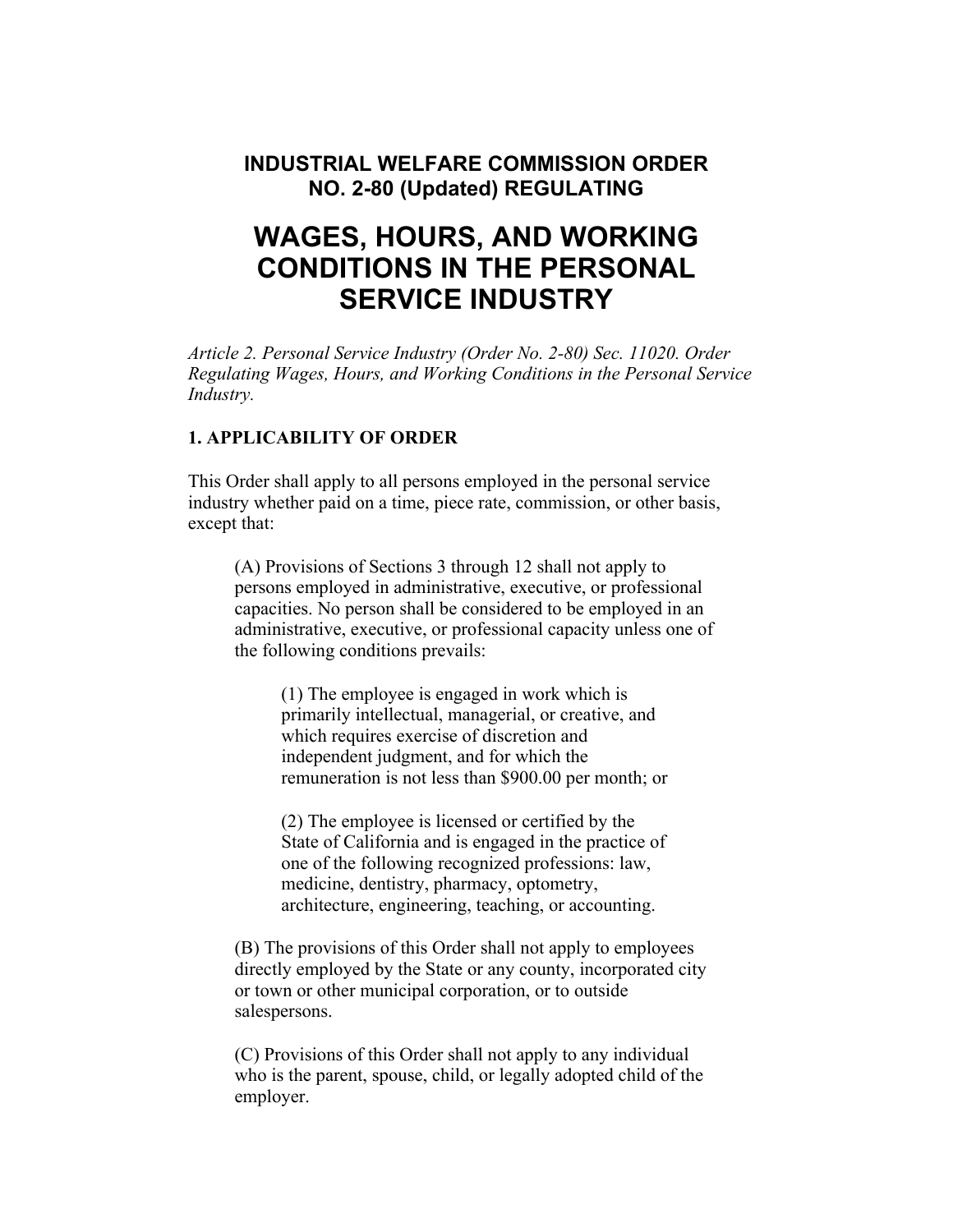#### **2. DEFINITIONS**

(A) **"Commission"** means the Industrial Welfare Commission of the State of California.

(B) **"Division"** means the Division of Labor Standards Enforcement of the State of California.

(C) **"Personal Service Industry"** means any industry, business, or establishment operated for the purpose of rendering directly or indirectly, any service, operation, or process used or useful in the care, cleansing, or beautification of the body, skin, nails, or hair, or in the enhancement of personal appearance or health, including but not limited to, beauty salons, schools of beauty culture offering beauty care to the public for a fee, barber shops, bath and massage parlors, physical conditioning, weight control salons, health clubs, and mortuaries.

(D) **"Employ"** means to engage, suffer, or permit to work.

(E) **"Employee"** means any person employed by an employer, and includes any lessee who is charged rent, or who pays rent for a chair, booth, or space and (1) who does not use his or her own funds to purchase requisite supplies, and (2) who does not maintain an appointment book separate and distinct from that of the establishment in which the space is located, and (3) who does not have a business license where applicable.

(F) **"Employer"** means any person as defined in Section 18 of the Labor Code, who directly or indirectly, or through an agent or any other person, employs or exercises control over the wages, hours, or working conditions of any person.

(G) **"Hours worked"** means the time during which an employee is subject to the control of an employer, and includes all the time the employee is suffered or permitted to work, whether or not required to do so.

(H) **"Minor"** means, for the purpose of this Order, any person under the age of eighteen (18) years.

(I) **"Outside Salesperson"** means any person, 18 years of age or over, who customarily and regularly works more than half the working time away from the employer's place of business selling tangible or intangible items or obtaining orders or contracts for products, services or use of facilities.

(J) **"Primarily"** as used in Section 1, Applicability, means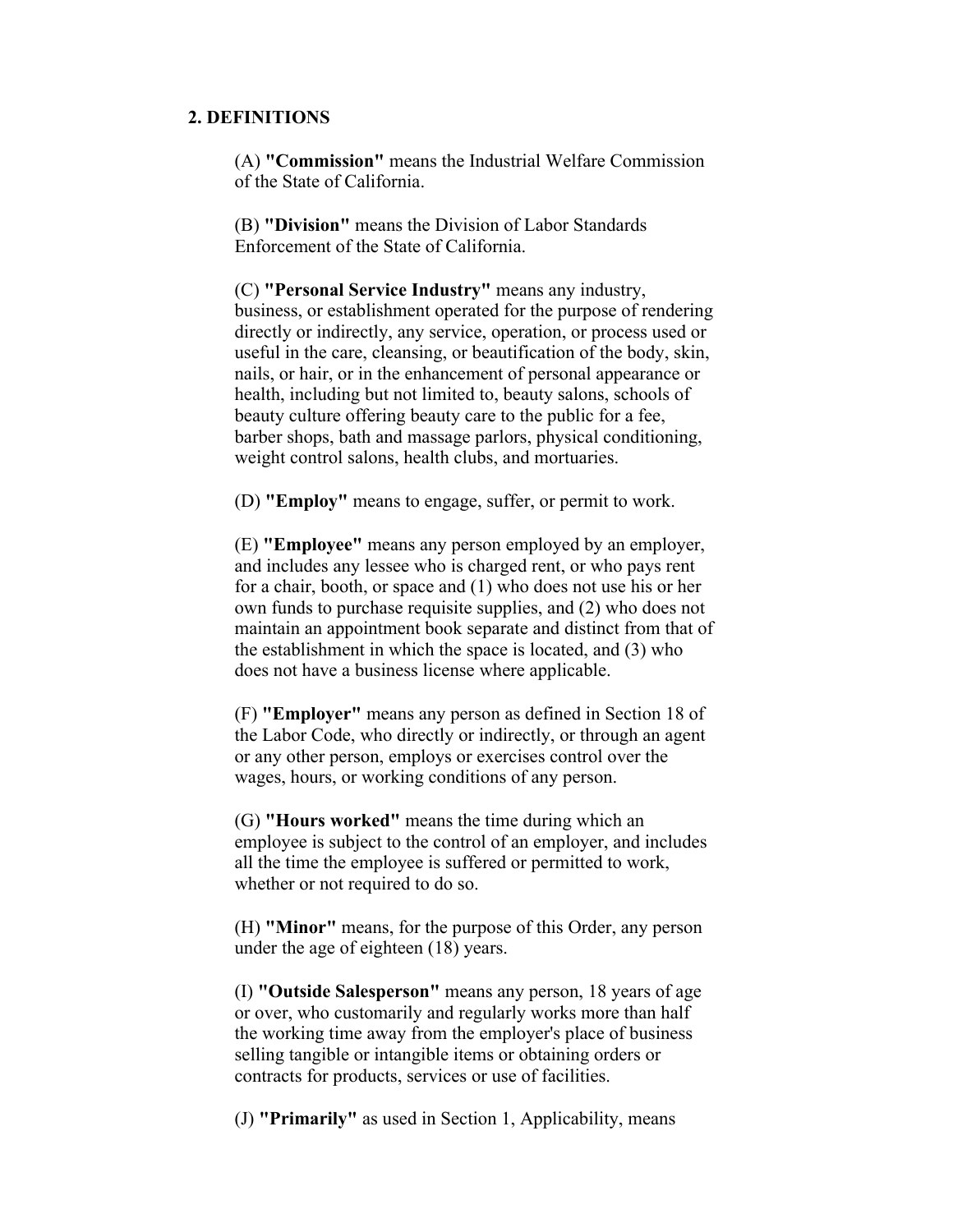more than one-half the employee's work time.

(K) **"Split shift"** means a work schedule which is interrupted by non-paid non-working periods established by the employer, other than bona fide rest or meal periods.

(L) **"Teaching"** means, for the purpose of Section 1 of this Order, the profession of teaching under a certificate from the Commission for Teacher Preparation and Licensing or teaching in an accredited college or university.

(M) **"Wages"** (See California Labor Code, Section 200)

(N) **"Workday"** means any consecutive 24 hours beginning at the same time each calendar day.

(O) **"Workweek"** means any seven (7) consecutive days, starting with the same calendar day each week. "Workweek" is a fixed and regularly recurring period of 168 hours, seven (7) consecutive 24-hour periods.

#### **3. HOURS AND DAYS OF WORK**

(A) The following overtime provisions are applicable to employees eighteen (18) years of age or over and to employees sixteen (16) or seventeen (17) years of age who are not required by law to attend school: such employees shall not be employed more than eight (8) hours in any workday or more than forty (40) hours in any workweek unless the employee receives one and one-half (1 1/2) times such employee's regular rate of pay for all hours worked over forty (40) hours in the workweek. Employment beyond eight (8) hours in any workday or more than six (6) days in any workweek is permissible provided the employee is compensated for such overtime at not less than:

(1) One and one-half (1 1/2) times the employee's regular rate of pay for all hours worked in excess of eight (8) hours up to and including twelve (12) hours in any workday, and for the first eight (8) hours worked on the seventh (7th) day of work; and

(2) Double the employee's regular rate of pay for all hours worked in excess of twelve (12) hours in any workday, and for all hours worked in excess of eight (8) hours on the seventh (7th) day of work in any workweek.

(B) No employer shall be deemed to have violated the provisions of the above subsection (A) by instituting, pursuant to a written agreement voluntarily executed by the employer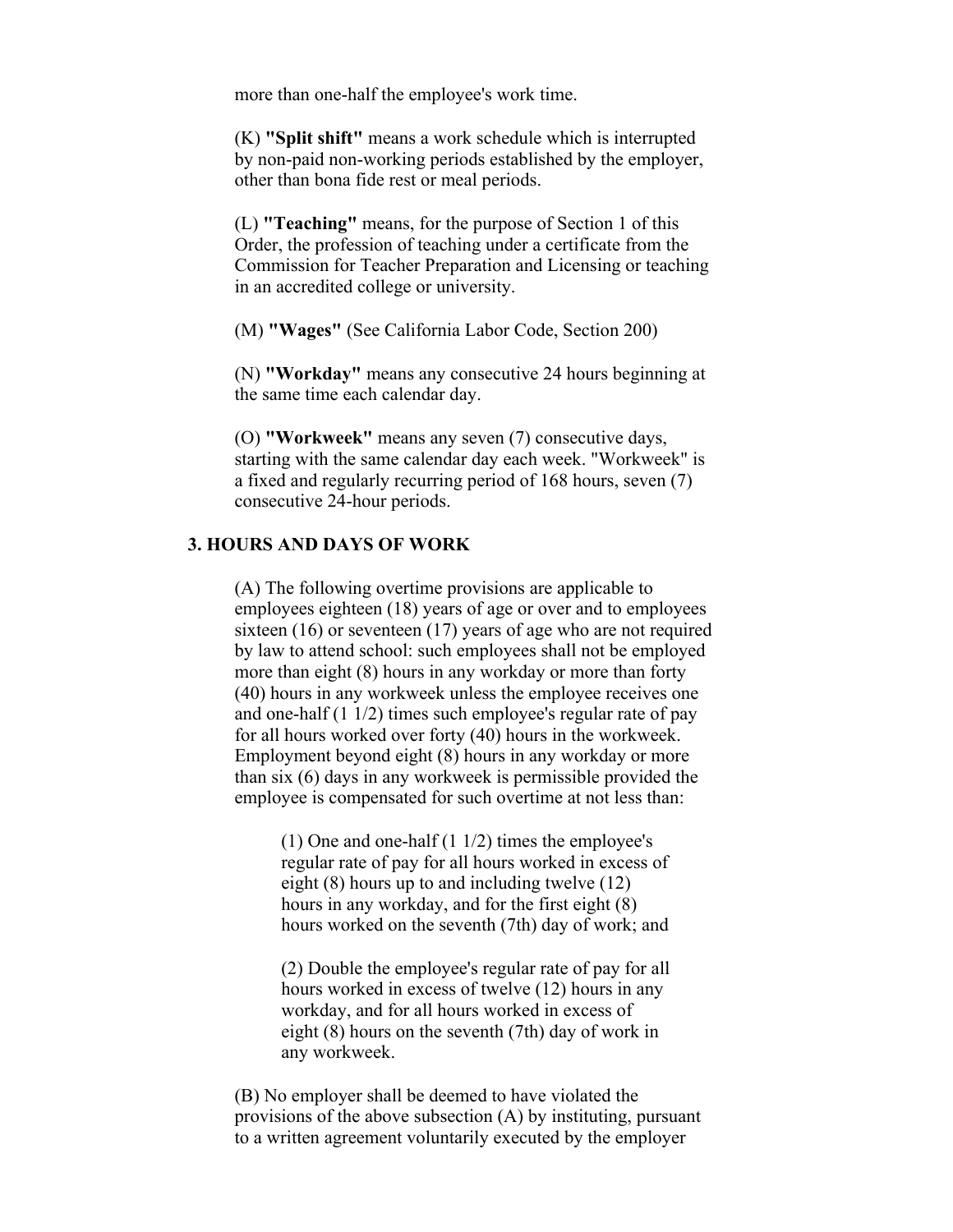and at least two-thirds (2/3) of the affected employees before the performance of the work, a regularly scheduled week of work which includes not more than four (4) working days of not more than ten (10) hours each so long as the employee receives at least two (2) consecutive days off within each workweek, provided that:

(1) The employer is not required to pay the premium wage rate prescribed in subsection (A) for the 9th and 10th hours worked during such workdays;

(2) If an employee on such a four-day schedule is required or permitted to work more than ten (10) hours in any workday, the premium wage rate provisions in subsection (A) above shall apply to such employee for those hours worked in excess of the 10th hour of that workday;

(3) Any employee on such a schedule who is required or permitted to work on more than four (4) workdays shall be compensated at the rate of not less than one and one-half (1 1/2) times the employee's regular rate of pay for the first eight (8) hours on such additional workdays and double the employee's regular rate of pay for work in excess of eight (8) hours on those workdays.

(4) After a lapse of twelve (12) months and upon petition of a majority of the affected employees a new vote shall be held and a two-thirds (2/3) vote of the affected employees will be required to reverse the agreement above. If such agreement is revoked the employer shall comply within sixty (60) days. Upon a proper showing by the employer of undue hardship, the Division may grant an extension of the time for compliance.

(C) One and one-half (1 1/2) times a minor's regular rate of pay shall be paid for all work over forty (40) hours in any workweek except that minors sixteen (16) and seventeen (17) years old who are not required by law to attend school and may therefore be employed for the same hours as an adult are subject to subsection  $(A)$  or  $(B)$  above.

## (**VIOLATIONS OF CHILD LABOR LAWS** are

subject to civil penalties of from \$500 to \$10,000 as well as to criminal penalties provided herein. Refer to California Labor Code Sections 1285 to 1311 and 1390 to 1398 for additional restrictions on the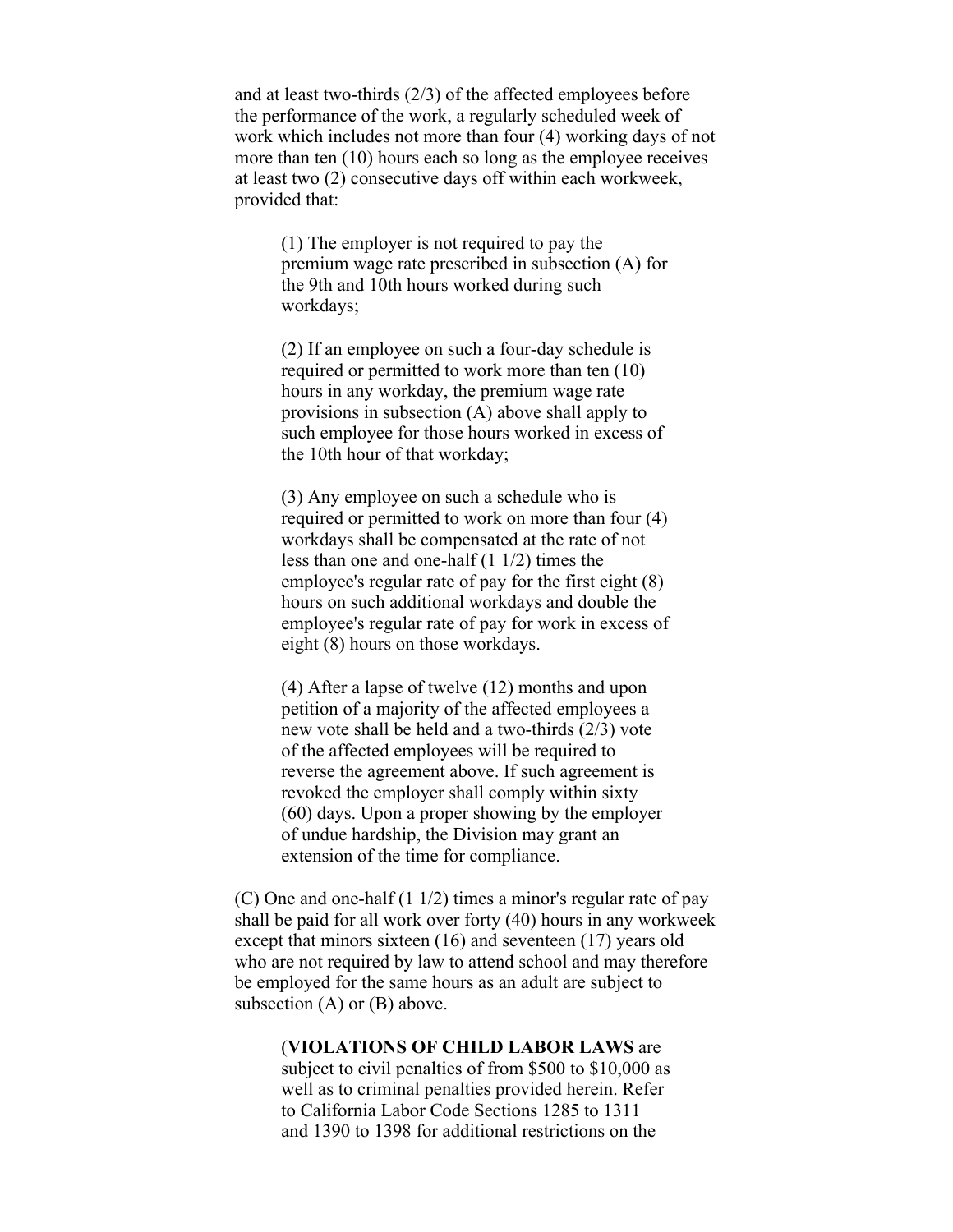employment of minors.)

(D) An employee may be employed on seven (7) workdays in one workweek with no overtime pay required when the total hours of employment during such workweek do not exceed thirty (30) and the total hours of employment in any one workday thereof do not exceed six (6).

(E) If a meal period occurs on a shift beginning or ending at or between the hours of 10 p.m. and 6 a.m., facilities shall be available for securing hot food or drink or for heating food or drink; and a suitable sheltered place shall be provided in which to consume such food or drink.

(F) Except as provided in subsections (C) and (E), this section shall not apply to any employee covered by a collective bargaining agreement if said agreement provides premium wage rates for overtime work and a cash wage rate for such employee of not less than one dollar (\$1.00) per hour more than the minimum wage.

(G) The provisions of this section are not applicable to employees whose hours of service are regulated by (1) the United States Department of Transportation Code of Federal Regulations, Title 49, Sections 395.1 to 395.13, Hours of Service of Drivers, or (2) Title 13 of the California Code of Regulations, Subchapter 6.5, Section 1200 and following sections, regulating hours of drivers.

### **4. MINIMUM WAGES**

(A) Every employer shall pay to each employee wages not less than four dollars and seventy-five cents (\$4.75) per hour for all hours worked, effective October 1, 1996; not less than five dollars (\$5.00) per hour for all hours worked, effective March 1, 1997; not less than five dollars and fifteen cents (\$5.15) per hour for all hours worked, effective September 1, 1997; and not less than five dollars and seventy-five cents (\$5.75) per hour for all hours worked, effective March 1, 1998, except:

(1) LEARNERS. Employees 18 years of age or over, during their first one hundred and sixty (160) hours of employment in occupations in which they have no previous similar or related experience, may be paid not less than eighty-five percent (85%) of the minimum wage rounded to the nearest nickel.

(2) MINORS may be paid not less than eighty-five percent (85%) of the minimum wage rounded to the nearest nickel provided that the number of minors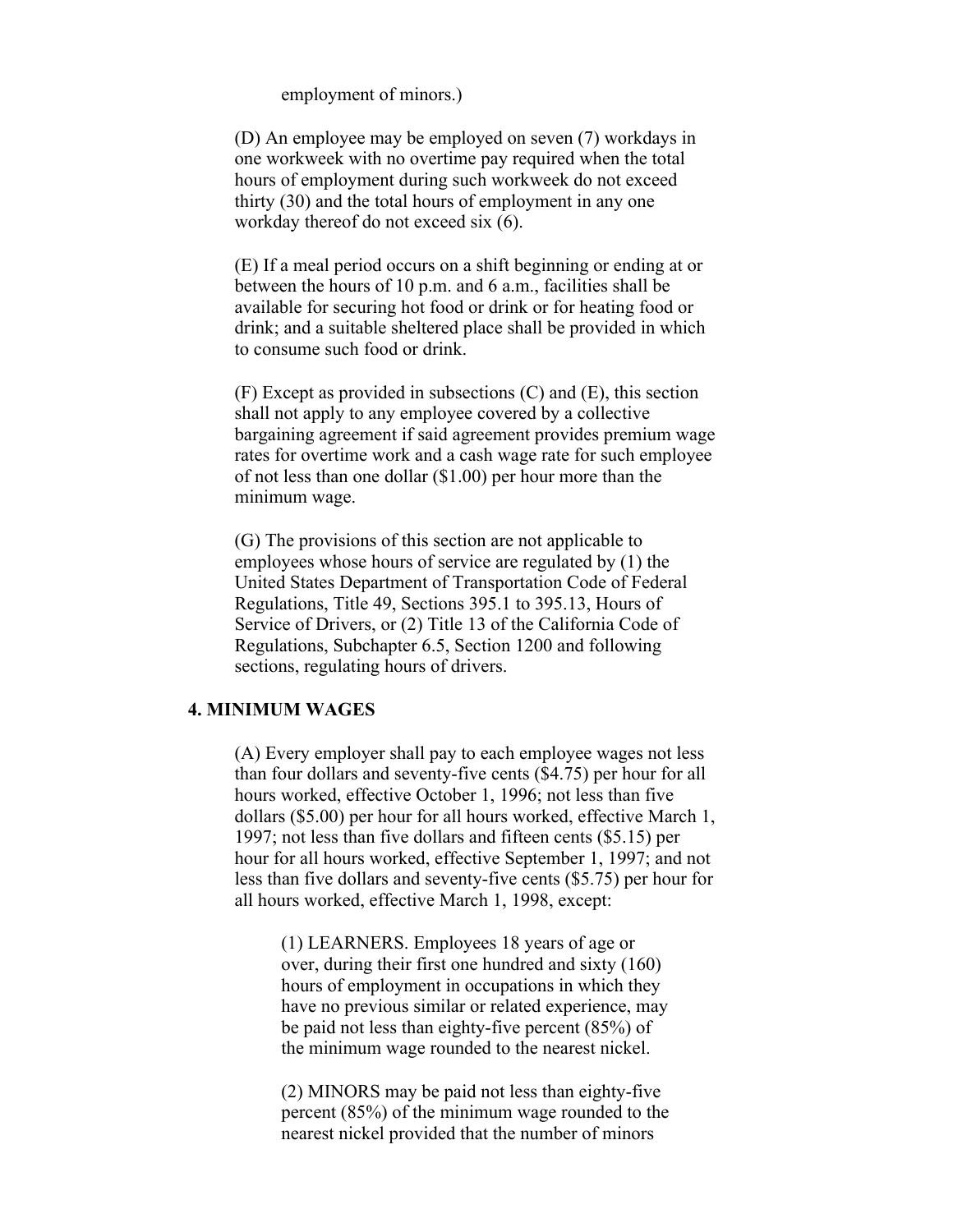employed at said lesser rate shall not exceed twenty-five percent (25%) of the persons regularly employed in the establishment. An employer of less than ten (10) persons may employ three (3) minors at said lesser rate. The twenty-five percent (25%) limitation on the employment of minors shall not apply during school vacations.

> **NOTE:** Under certain conditions, the full minimum wage may be required for minors. See Labor Code Section 1391.2 (b).

(B) Every employer shall pay to each employee, on the established payday for the period involved, not less than the applicable minimum wage for all hours worked in the payroll period, whether the remuneration is measured by time, piece, commission, or otherwise.

(C) When an employee works a split shift, one hour's pay at the minimum wage shall be paid in addition to the minimum wage for that workday, except when the employee resides at the place of employment.

(D) The provisions of this section shall not apply to apprentices regularly indentured under the State Division of Apprenticeship **Standards** 

## **5. REPORTING TIME PAY**

(A) Each workday an employee is required to report for work and does report, but is not put to work or is furnished less than half said employee's usual or scheduled day's work, the employee shall be paid for half the usual or scheduled day's work, but in no event for less than two (2) hours nor more than four (4) hours, at the employee's regular rate of pay, which shall not be less than the minimum wage.

(B) If an employee is required to report for work a second time in any one workday and is furnished less than two hours of work on the second reporting, said employee shall be paid for two hours at the employee's regular rate of pay, which shall not be less than the minimum wage.

(C) The foregoing reporting time pay provisions are not applicable when:

> (1) Operations cannot commence or continue due to threats to employees or property; or when recommended by civil authorities; or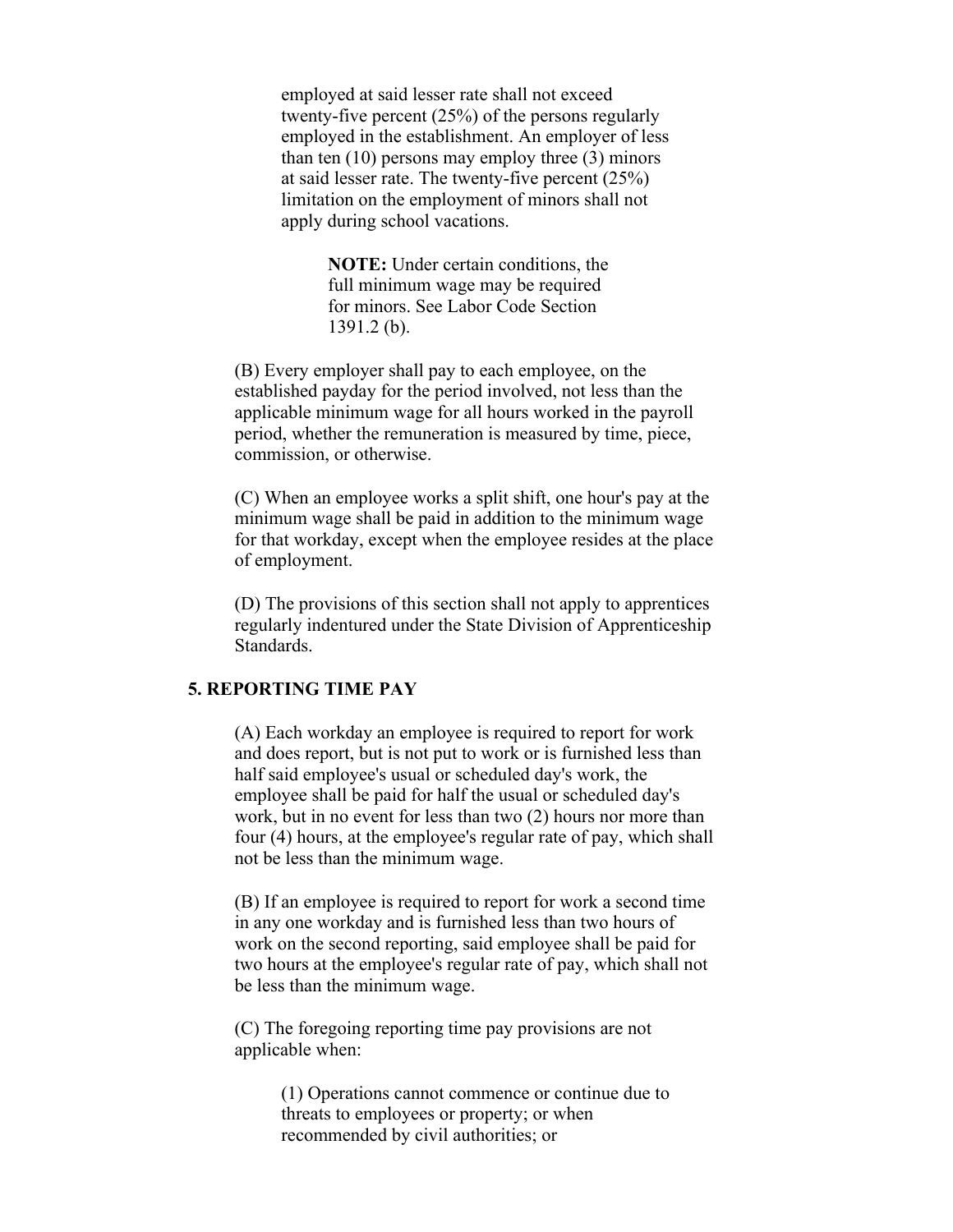(2) Public utilities fail to supply electricity, water, or gas, or there is a failure in the public utilities, or sewer system; or

(3) The interruption of work is caused by an Act of God or other cause not within the employer's control.

(D) This section shall not apply to an employee on paid standby status who is called to perform assigned work at a time other than the employee's scheduled reporting time.

#### **6. LICENSES FOR HANDICAPPED WORKERS**

A license may be issued by the Division authorizing employment of a person whose earning capacity is impaired by physical disability or mental deficiency at less than the minimum wage. Such licenses shall be granted only upon joint application of employer and employee and employee's representative if any.

A special license may be issued to a nonprofit organization such as a sheltered workshop or rehabilitation facility fixing special minimum rates to enable the employment of such persons without requiring individual licenses of such employees.

All such licenses and special licenses shall be renewed on a yearly basis or more frequently at the discretion of the Division.

(See California Labor Code, Sections 1191 and 1191.5.)

#### **7. RECORDS**

(A) Every employer shall keep accurate information with respect to each employee including the following:

> (1) Full name, home address, occupation and social security number.

> (2) Birth date, if under 18 years, and designation as a minor.

(3) Time records showing when the employee begins and ends each work period. Meal periods, split shift intervals and total daily hours worked shall also be recorded. Meal periods during which operations cease and authorized rest periods need not be recorded.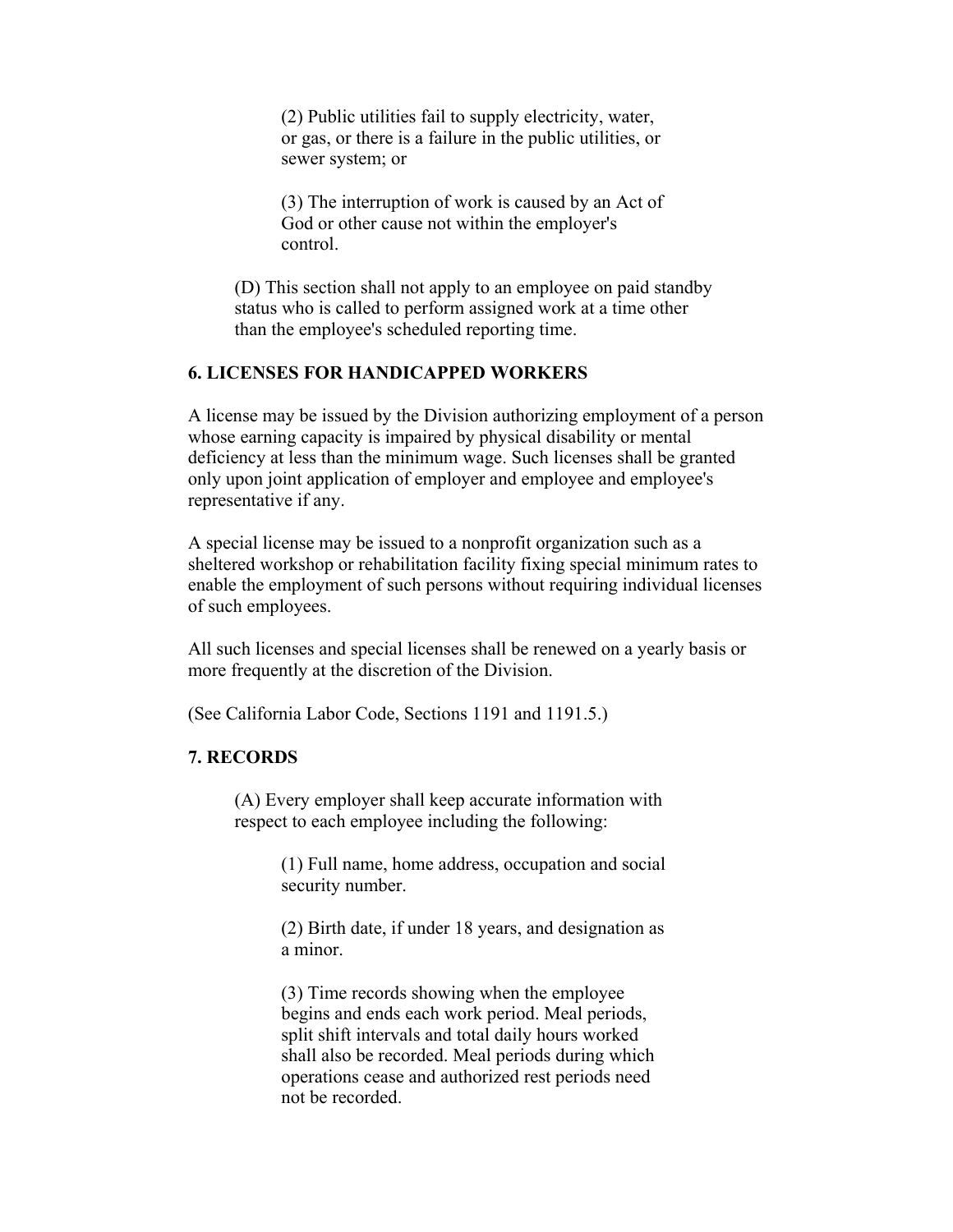(4) Total wages paid each payroll period, including value of board, lodging, or other compensation actually furnished to the employee.

(5) Total hours worked in the payroll period and applicable rates of pay. This information shall be made readily available to the employee upon reasonable request.

(6) When a piece rate or incentive plan is in operation, piece rates or an explanation of the incentive plan formula shall be provided to employees. An accurate production record shall be maintained by the employer.

(B) Every employer shall semimonthly or at the time of each payment of wages furnish each employee, either as a detachable part of the check, draft, or voucher paying the employee's wages, or separately, an itemized statement in writing showing: (1) all deductions; (2) the inclusive dates of the period for which the employee is paid; (3) the name of the employee or the employee's social security number; and (4) the name of the employer, provided all deductions made on written orders of the employee may be aggregated and shown as one item.

(C) All required records shall be in the English language and in ink or other indelible form, properly dated, showing month, day and year, and shall be kept on file by the employer for at least three years at the place of employment or at a central location within the State of California. An employee's records shall be available for inspection by the employee upon reasonable request.

(D) Clocks shall be provided in all major work areas or within reasonable distance thereto insofar as practicable.

## **8. CASH SHORTAGE AND BREAKAGE**

No employer shall make any deduction from the wage or require any reimbursement from an employee for any cash shortage, breakage, or loss of equipment, unless it can be shown that the shortage, breakage, or loss is caused by a dishonest or willful act, or by the gross negligence of the employee.

[The former second sentence which was part of this section, effective January 1, 1980, was removed, effective April 24, 1989, based on a judicial determination that it was inconsistent with California law and, therefore, invalid and unenforceable. *People v. Industrial Welfare Commission et al.*, Santa Cruz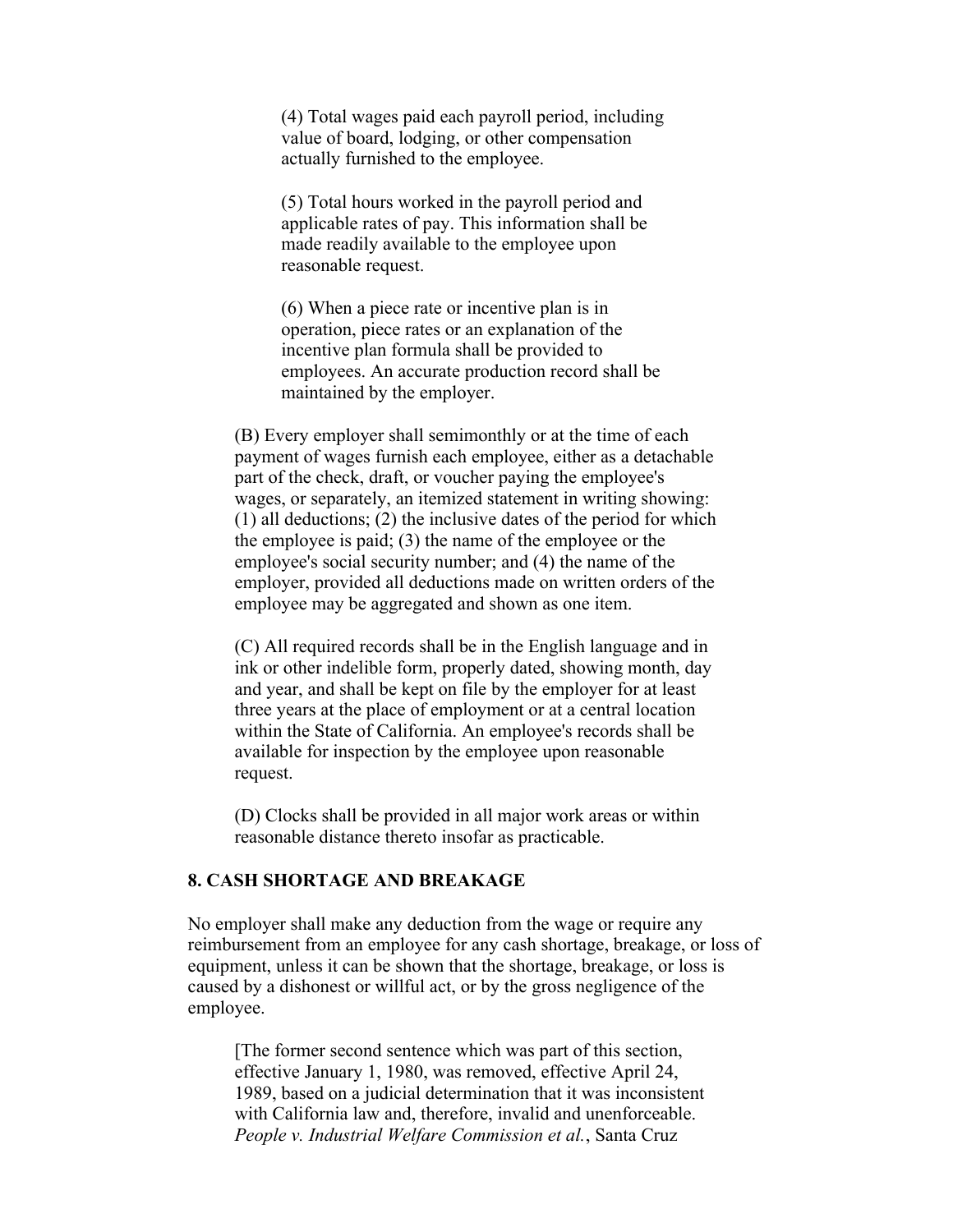## **9. UNIFORMS AND EQUIPMENT**

(A) When uniforms are required by the employer to be worn by the employee as a condition of employment, such uniforms shall be provided and maintained by the employer. The term "uniform" includes wearing apparel and accessories of distinctive design or color.

**NOTE:** This section shall not apply to protective apparel regulated by the Occupational Safety and Health Standards Board.

(B) When tools or equipment are required by the employer or are necessary to the performance of a job, such tools and equipment shall be provided and maintained by the employer, except that an employee whose wages are at least two (2) times the minimum wage provided herein may be required to provide and maintain hand tools and equipment customarily required by the trade or craft. Notwithstanding any other provision of this section, employees in beauty salons, schools of beauty culture offering beauty care to the public for a fee, and barber shops may be required to furnish their own manicure implements, curling irons, rollers, clips, hair-cutting scissors, combs, aircombs, blowers, razors, and eyebrow tweezers. This subsection (B) shall not apply to apprentices regularly indentured under the State Division of Apprenticeship Standards.

**NOTE:** This section shall not apply to protective equipment and safety devices on tools regulated by the Occupational Safety and Health Standards Board.

(C) A reasonable deposit may be required as security for the return of the items furnished by the employer under provisions of subsections (A) and (B) of this section upon issuance of a receipt to the employee for such deposit. Such deposits shall be made pursuant to Section 400 and following of the Labor Code or an employer with the prior written authorization of the employee may deduct from the employee's last check the cost of an item furnished pursuant to (A) and (B) above in the event said item is not returned. No deduction shall be made at any time for normal wear and tear. All items furnished by the employer shall be returned by the employee upon completion of the job.

#### **10. MEALS AND LODGING**

(A) **"Meal"** means an adequate, well-balanced serving of a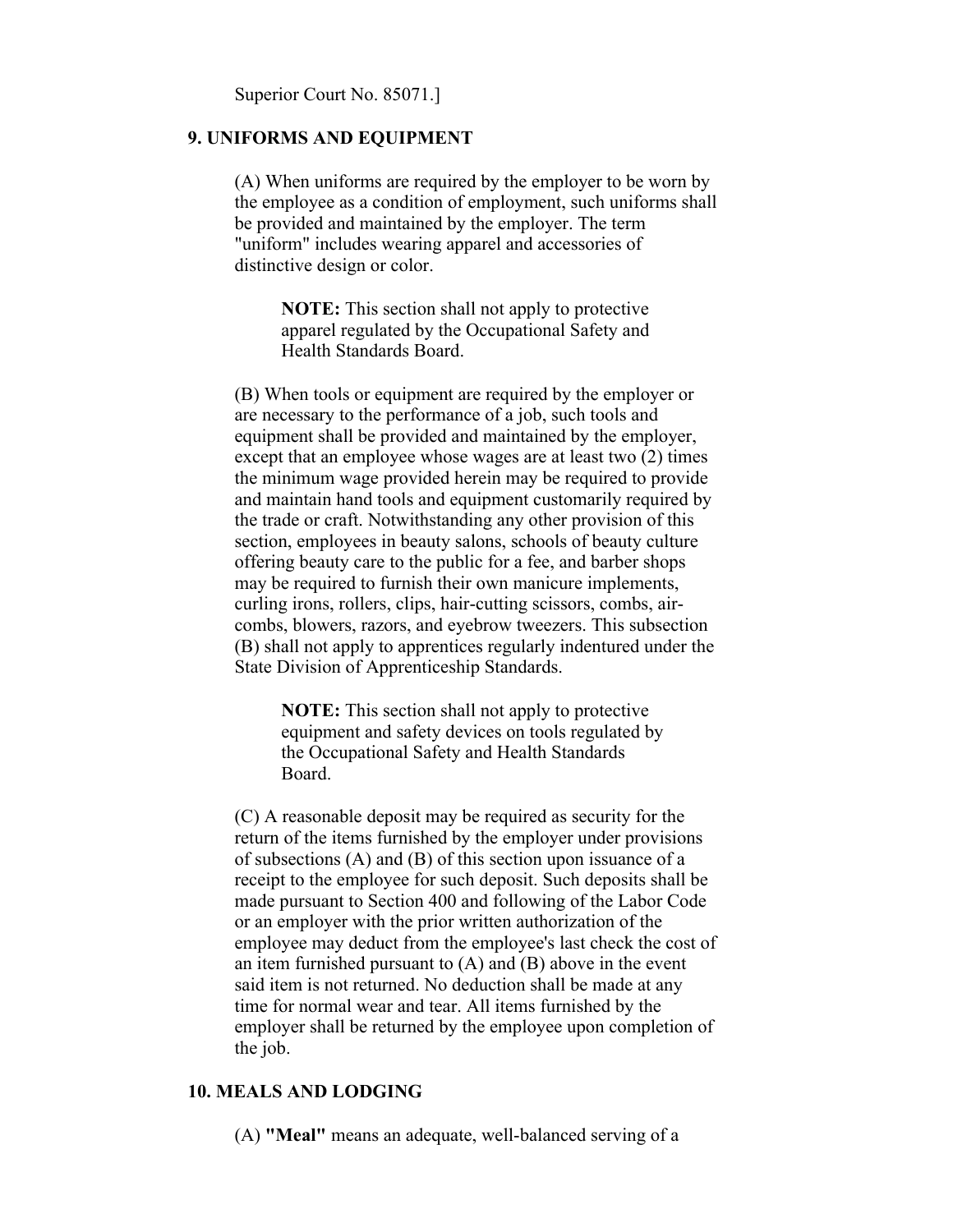variety of wholesome, nutritious foods.

**"Lodging"** means living accommodations available to the employee for full-time occupancy which are adequate, decent, and sanitary according to usual and customary standards. Employees shall not be required to share a bed.

(B) Meals or lodging may not be credited against the minimum wage without a voluntary written agreement between the employer and the employee. When credit for meals or lodging is used to meet part of the employer's minimum wage obligation, the amounts so credited may not be more than the following:

|                                                                                                                                       | Effective<br>January 1, 1998 | Effective<br>March 1,<br>1998 |
|---------------------------------------------------------------------------------------------------------------------------------------|------------------------------|-------------------------------|
| Room occupied alone                                                                                                                   | \$24.25 per<br>week          | \$27.05 per<br>week           |
| Room shared                                                                                                                           | $$20.00$ per<br>week         | \$22.30 per<br>week           |
| Apartment-two-thirds $(2/3)$ of the<br>ordinary rental value, and in no event<br>more than                                            | \$290.80<br>per month        | \$324.70<br>per month         |
| Where a couple are both employed by<br>the employer, two-thirds $(2/3)$ of the<br>ordinary rental value, and in no event<br>more than | \$430.20<br>per month        | \$480.30<br>per month         |
| Meals:<br><b>Breakfast</b><br>Lunch<br>Dinner                                                                                         | \$1.80<br>\$2.55<br>\$3.40   | \$2.05<br>\$2.85<br>\$3.80    |

(C) Meals evaluated as part of the minimum wage must be bona fide meals consistent with the employee's work shift. Deductions shall not be made for meals not received nor lodging not used.

(D) If, as a condition of employment, the employee must live at the place of employment or occupy quarters owned or under the control of the employer, then the employer may not charge rent in excess of the values listed herein.

#### **11. MEAL PERIODS**

(A) No employer shall employ any person for a work period of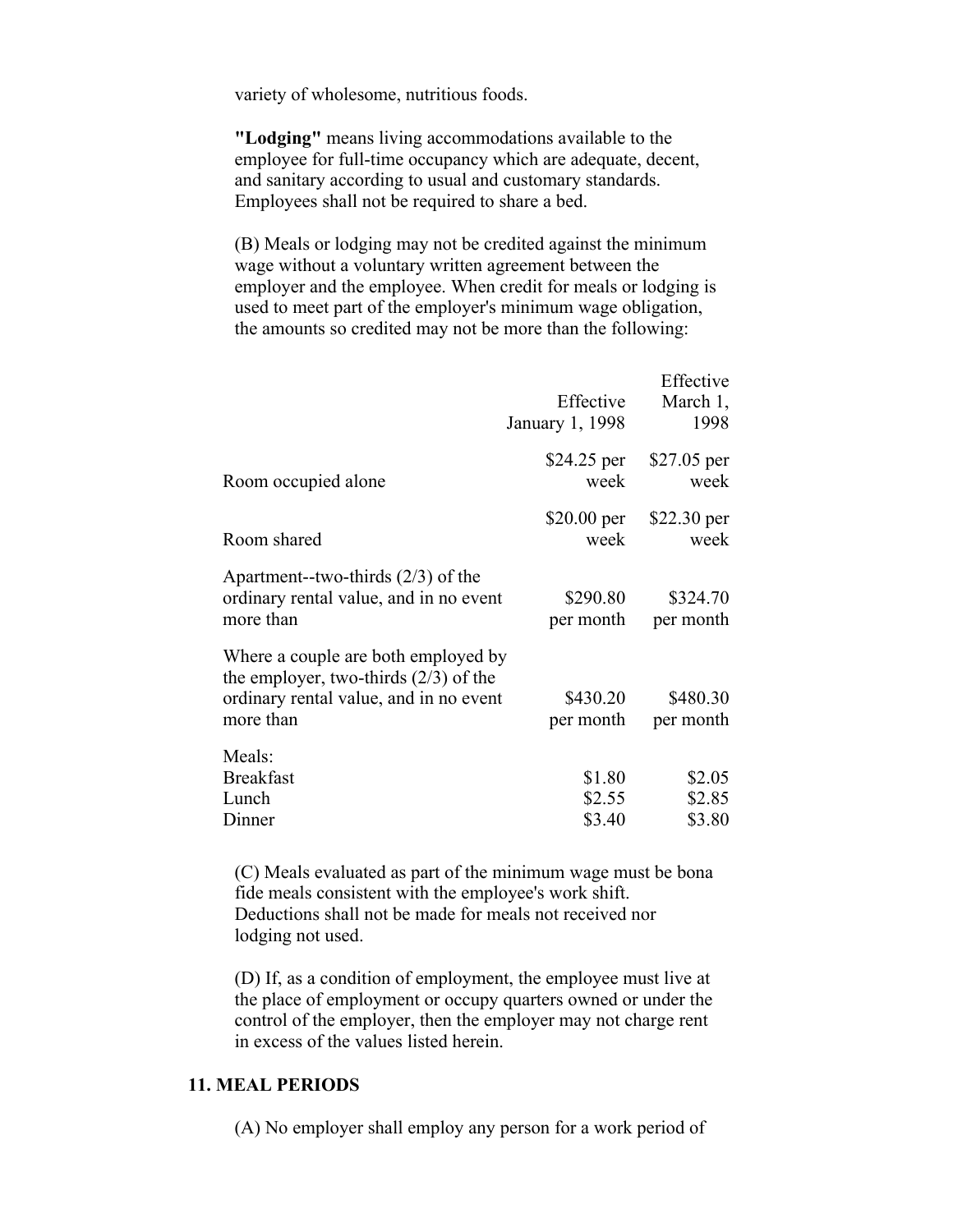more than five (5) hours without a meal period of not less than thirty (30) minutes, except that when a work period of not more than six (6) hours will complete the day's work the meal period may be waived by mutual consent of employer and employee. Unless the employee is relieved of all duty during a thirty (30) minute meal period, the meal period shall be considered an "on duty" meal period and counted as time worked. An "on duty" meal period shall be permitted only when the nature of the work prevents an employee from being relieved of all duty and when by written agreement between the parties an on-the-job paid meal period is agreed to.

(B) In all places of employment where employees are required to eat on the premises, a suitable place for that purpose shall be designated.

#### **12. REST PERIODS**

Every employer shall authorize and permit all employees to take rest periods, which insofar as practicable shall be in the middle of each work period. The authorized rest period time shall be based on the total hours worked daily at the rate of ten (10) minutes net rest time per four (4) hours or major fraction thereof.

However, a rest period need not be authorized for employees whose total daily work time is less than three and one-half (3 1/2) hours. Authorized rest period time shall be counted as hours worked for which there shall be no deduction from wages.

## **13. CHANGE ROOMS AND RESTING FACILITIES**

(A) Employers shall provide suitable lockers, closets, or equivalent for the safekeeping of employees' outer clothing during working hours, and when required, for their work clothing during nonworking hours. When the occupation requires a change of clothing, change rooms or equivalent space shall be provided in order that employees may change their clothing in reasonable privacy and comfort. These rooms or spaces may be adjacent to but shall be separate from toilet rooms and shall be kept clean.

**NOTE:** This section shall not apply to change rooms and storage facilities regulated by the Occupational Safety and Health Standards Board.

(B) Suitable resting facilities shall be provided in an area separate from the toilet rooms and shall be available to employees during work hours.

#### **14. SEATS**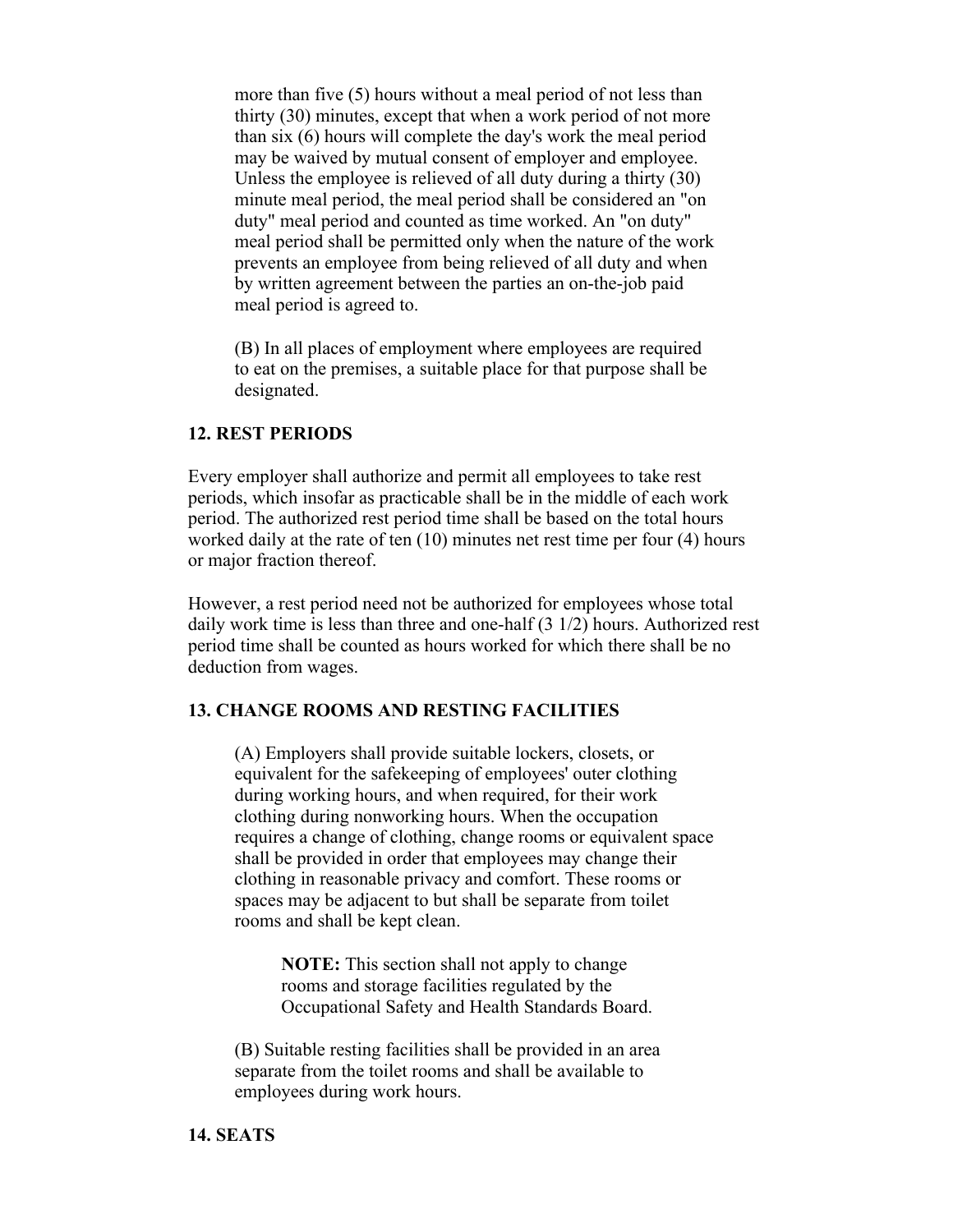(A) All working employees shall be provided with suitable seats when the nature of the work reasonably permits the use of seats.

(B) When employees are not engaged in the active duties of their employment and the nature of the work requires standing, an adequate number of suitable seats shall be placed in reasonable proximity to the work area and employees shall be permitted to use such seats when it does not interfere with the performance of their duties.

#### **15. TEMPERATURE**

(A) The temperature maintained in each work area shall provide reasonable comfort consistent with industry-wide standards for the nature of the process and the work performed.

(B) If excessive heat or humidity is created by the work process, the employer shall take all feasible means to reduce such excessive heat or humidity to a degree providing reasonable comfort. Where the nature of the employment requires a temperature of less than 60° F., a heated room shall be provided to which employees may retire for warmth, and such room shall be maintained at not less than 68°.

(C) A temperature of not less than 68° shall be maintained in the toilet rooms, resting rooms, and change rooms during hours of use.

(D) Federal and State energy guidelines shall prevail over any conflicting provision of this section.

#### **16. ELEVATORS**

Adequate elevator, escalator or similar service consistent with industry-wide standards for the nature of the process and the work performed shall be provided when employees are employed four floors or more above or below ground level.

#### **17. EXEMPTIONS**

If, in the opinion of the Division after due investigation, it is found that the enforcement of any provision contained in Section 7, Records; Section 11, Meal Periods; Section 12, Rest Periods; Section 13, Change Rooms and Resting Facilities; Section 14, Seats; Section 15, Temperature; or Section 16, Elevators, would not materially affect the welfare or comfort of employees and would work an undue hardship on the employer, exemption may be made at the discretion of the Division. Such exemptions shall be in writing to be effective and may be revoked after reasonable notice is given in writing. Application for exemption shall be made by the employer or by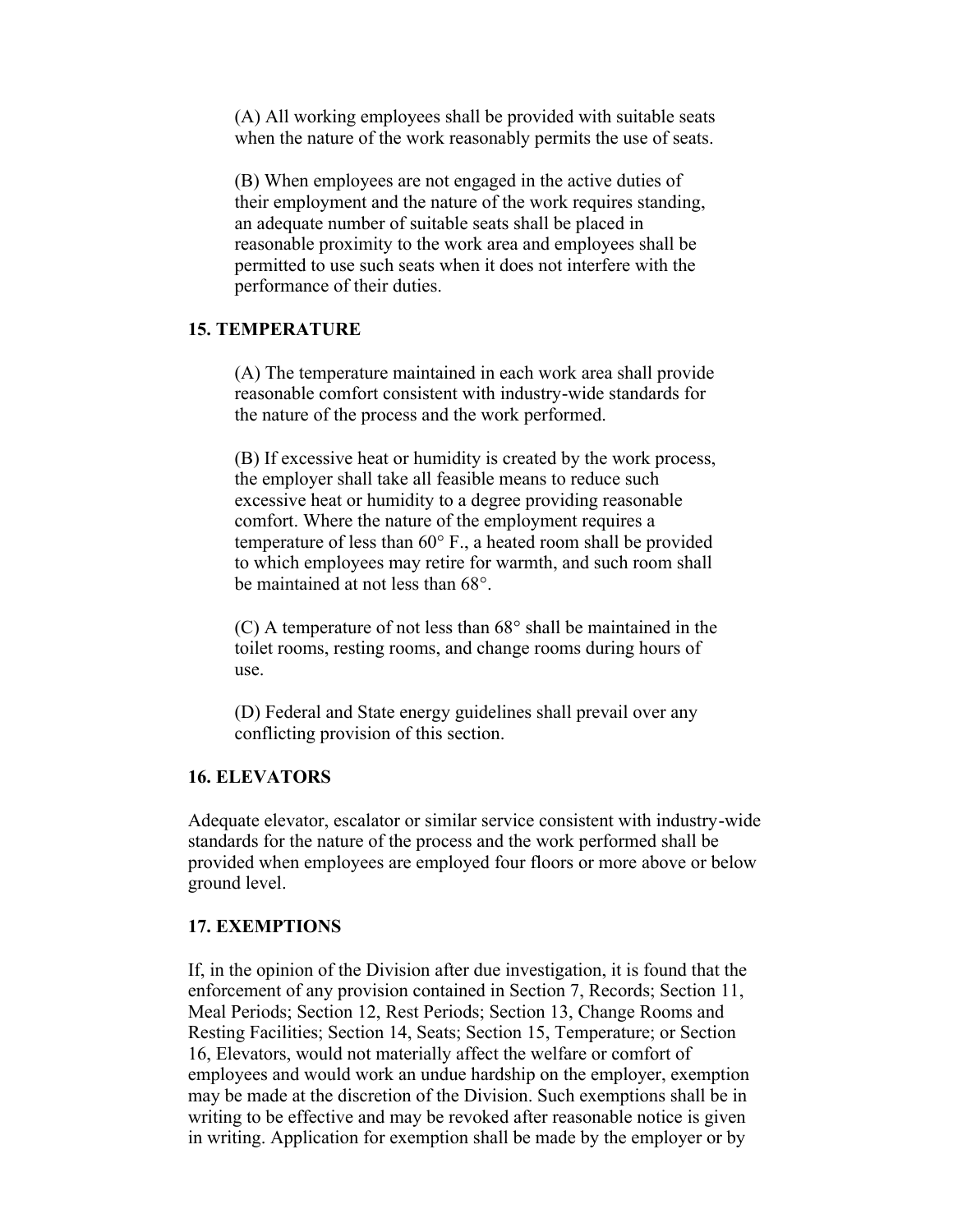the employee and/or the employee's representative to the Division in writing. A copy of the application shall be posted at the place of employment at the time the application is filed with the Division.

## **18. FILING REPORTS**

(See California Labor Code, Section 1174(a))

## **19. INSPECTION**

(See California Labor Code, Section 1174)

## **20. PENALTIES**

(See California Labor Code, Section 1199)

## **21. SEPARABILITY**

If the application of any provision of this Order, or any section, subsection, subdivision, sentence, clause, phrase, word, or portion of this Order should be held invalid or unconstitutional or unauthorized or prohibited by statute, the remaining provisions thereof shall not be affected thereby, but shall continue to be given full force and effect as if the part so held invalid or unconstitutional had not been included herein.

## **22. POSTING OF ORDER**

Every employer shall keep a copy of this Order posted in an area frequented by employees where it may be easily read during the work day. Where the location of work or other conditions make this impractical, every employer shall keep a copy of this Order and make it available to every employee upon request.

## **EXCERPTS FROM THE LABOR CODE**

**Section 98.6.** (a) No person shall discharge or in any manner discriminate against any employee because such employee has filed any bona fide complaint or claim or instituted or caused to be instituted any proceeding under or relating to his rights, which are under the jurisdiction of the Labor Commissioner, or has testified or is about to testify in any such proceeding or because of the exercise by such employee on behalf of himself or others of any rights afforded him.

(b) Any employee who is discharged, threatened with discharge, demoted, suspended, or in any other manner discriminated against in the terms and conditions of such employment because such employee has made a bona fide complaint or claim to the division pursuant to this part shall be entitled to reinstatement and reimbursement for lost wages and work benefits caused by such acts of the employer. Any employer who willfully refuses to hire, promote, or otherwise restore an employee or former employee who has been determined to be eligible for such rehiring or promotion by a grievance procedure, arbitration or hearing authorized by law, is guilty of a misdemeanor.

**Note:** Nothing in this act shall be construed to entitle an employee to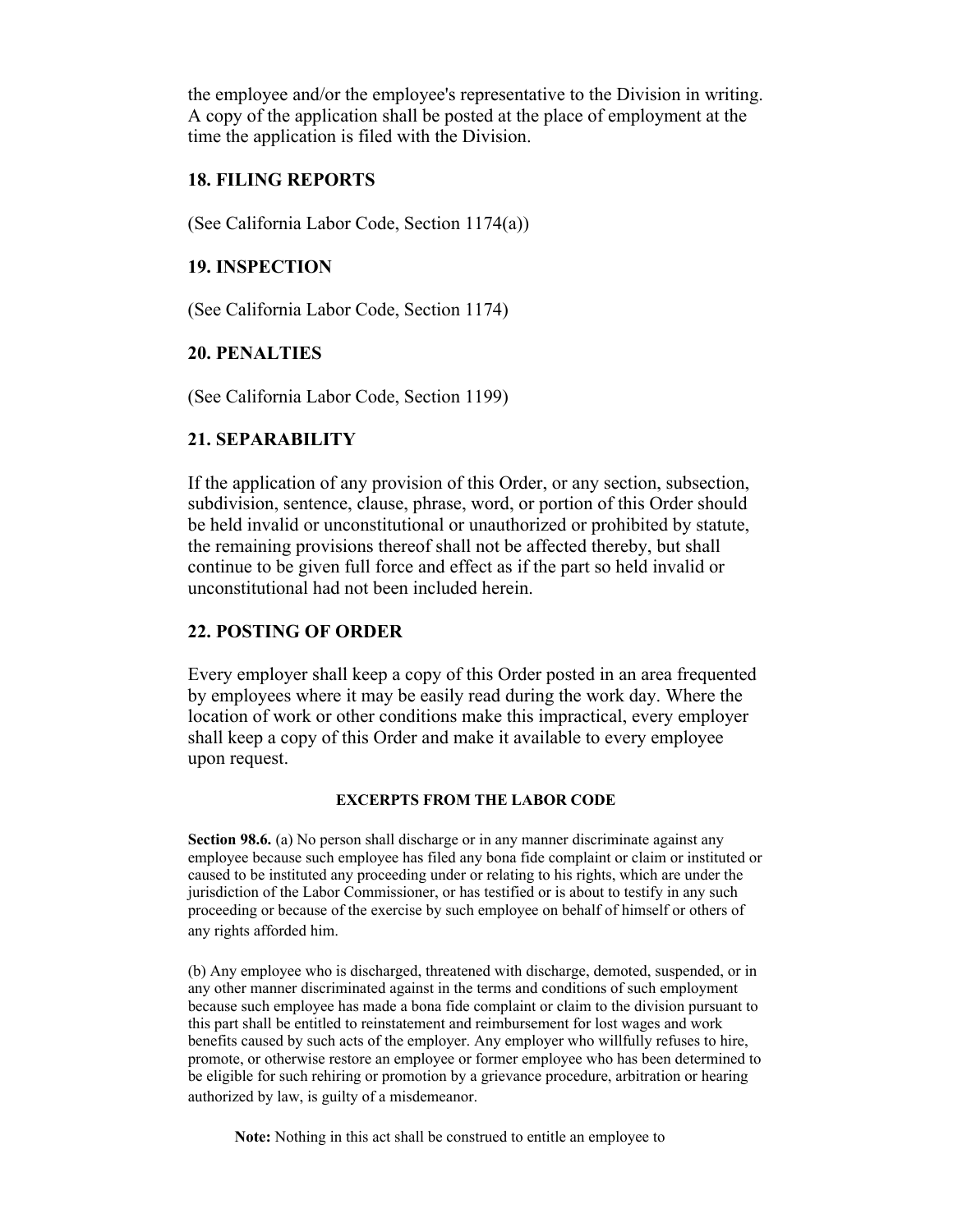reinstatement or reimbursement for lost wages or work benefits if such employee willfully misrepresents any facts to support a complaint or claim filed with the Labor Commissioner.

**Section 200.** As used in this article: (a) "Wages" includes all amounts for labor performed by employees of every description, whether the amount is fixed or ascertained by the standard of time, task, piece, commission basis, or other method of calculation.

**Section 201.** If an employer discharges an employee, the wages earned and unpaid at the time of discharge are due and payable immediately.

**Section 202.** If an employee not having a written contract for a definite period quits his employment, his wages shall become due and payable not later than 72 hours thereafter, unless the employee has given 72 hours previous notice of his intention to quit, in which case the employee is entitled to his wages at the time of quitting.

**Section 226.** (a) Every employer shall semimonthly, or at the time of each payment of wages, furnish each of his or her employees either as a detachable part of the check, draft, or voucher paying the employee's wages, or separately when wages are paid by personal check or cash, an itemized statement in writing showing: (1) gross wages earned; (2) total hours worked by each employee whose compensation is based on an hourly wage; (3) all deductions; provided, that all deductions made on written orders of the employee may be aggregated and shown as one item; (4) net wages earned; (5) the inclusive dates of the period for which the employee is paid; (6) the name of the employee and his or her social security number; and (7) the name and address of the legal entity which is the employer.

**Section 1174.** Every person employing labor in this state shall:

(a) Furnish to the commission, at its request, reports or information which the commission requires to carry out this chapter. Such reports and information shall be verified if required by the commission or any member thereof.

(b) Allow any member of the commission or the employees of the Division of Labor Standards Enforcement free access to the place of business or employment of such person to secure any information or make any investigation which they are authorized by this chapter to ascertain or make. The commission may inspect or make excerpts, relating to the employment of employees, from the books, reports, contracts, payrolls, documents, or papers of such person.

**Section 1191.** For any occupation in which a minimum wage has been established, the commission may issue to an employee who is mentally or physically handicapped, or both, a special license authorizing the employment of the licensee for a period not to exceed one year from date of issue, at a wage less than the legal minimum wage. The commission shall fix a special minimum wage for the licensee. Such license may be renewed on a yearly basis.

**Section 1191.5.** Notwithstanding the provisions of Section 1191, the commission may issue a special license to a nonprofit organization such as a sheltered workshop or rehabilitation facility to permit the employment of employees who have been determined by the commission to meet the requirements in Section 1191 without requiring individual licenses of such employees. The commission shall fix a special minimum wage for such employees. The special license for the nonprofit corporation shall be renewed on a yearly basis, or more frequently as determined by the commission.

**Section 1199.** Every employer or other person acting either individually or as an officer,